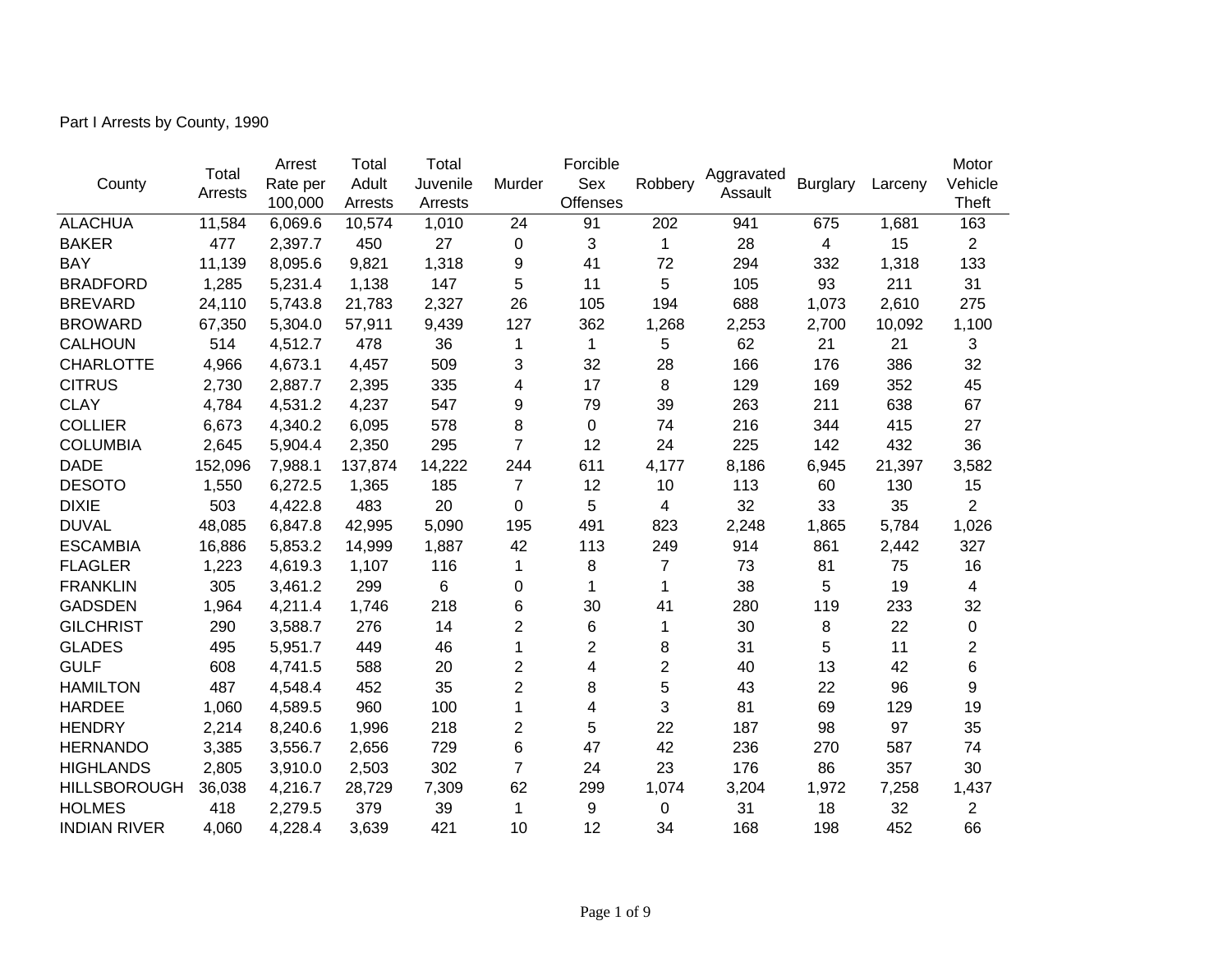Part I Arrests by County, 1990

|                   |         | Arrest   | Total   | Total    |                | Forcible        |                |            |                 |                                                                                                                                                               | Motor          |
|-------------------|---------|----------|---------|----------|----------------|-----------------|----------------|------------|-----------------|---------------------------------------------------------------------------------------------------------------------------------------------------------------|----------------|
| County            | Total   | Rate per | Adult   | Juvenile | Murder         | Sex             | Robbery        | Aggravated | <b>Burglary</b> | Larceny<br>133<br>52<br>$\overline{7}$<br>625<br>1,582<br>2,229<br>93<br>19<br>61<br>238<br>1,402<br>547<br>977<br>227<br>776<br>223<br>5,255<br>811<br>5,914 | Vehicle        |
|                   | Arrests | 100,000  | Arrests | Arrests  |                | <b>Offenses</b> |                | Assault    |                 |                                                                                                                                                               | Theft          |
| <b>JACKSON</b>    | 1,499   | 3,272.1  | 1,392   | 107      | 2              | 4               | 21             | 91         | 62              |                                                                                                                                                               | 34             |
| <b>JEFFERSON</b>  | 563     | 4,365.7  | 477     | 86       | $\overline{7}$ | 3               | 16             | 78         | 33              |                                                                                                                                                               | 22             |
| <b>LAFAYETTE</b>  | 148     | 2,600.1  | 144     | 4        | $\overline{2}$ | 5               | $\mathbf{1}$   | 22         | 3               |                                                                                                                                                               | $\mathbf{1}$   |
| <b>LAKE</b>       | 6,206   | 4,096.7  | 5,286   | 920      | 8              | 41              | 41             | 337        | 291             |                                                                                                                                                               | 124            |
| LEE               | 12,242  | 3,617.3  | 10,323  | 1,919    | 37             | 106             | 248            | 338        | 639             |                                                                                                                                                               | 239            |
| <b>LEON</b>       | 10,214  | 5,138.0  | 8,047   | 2,167    | 14             | 78              | 136            | 582        | 673             |                                                                                                                                                               | 286            |
| LEVY              | 1,256   | 4,871.6  | 1,147   | 109      | 3              | 15              | 8              | 68         | 51              |                                                                                                                                                               | 21             |
| <b>LIBERTY</b>    | 248     | 4,452.4  | 245     | 3        | 0              | 3               | 0              | 15         | 10              |                                                                                                                                                               | $\overline{2}$ |
| <b>MADISON</b>    | 727     | 4,124.6  | 676     | 51       | 4              | 8               | 5              | 48         | 28              |                                                                                                                                                               | $\mathbf{1}$   |
| <b>MANATEE</b>    | 12,883  | 6,399.5  | 12,065  | 818      | 52             | 77              | 214            | 741        | 638             |                                                                                                                                                               | 158            |
| <b>MARION</b>     | 10,834  | 5,457.9  | 9,487   | 1,347    | 28             | 48              | 180            | 380        | 677             |                                                                                                                                                               | 136            |
| <b>MARTIN</b>     | 5,516   | 5,387.5  | 5,053   | 463      | 6              | 24              | 63             | 263        | 227             |                                                                                                                                                               | 50             |
| <b>MONROE</b>     | 9,378   | 11,601.8 | 9,030   | 348      | 23             | 37              | 59             | 487        | 221             |                                                                                                                                                               | 105            |
| <b>NASSAU</b>     | 1,762   | 3,605.3  | 1,519   | 243      | 8              | 15              | 10             | 111        | 73              |                                                                                                                                                               | 36             |
| <b>OKALOOSA</b>   | 6,349   | 3,912.6  | 5,581   | 768      | 6              | 37              | 30             | 279        | 312             |                                                                                                                                                               | 105            |
| <b>OKEECHOBEE</b> | 2,192   | 7,129.2  | 1,957   | 235      | $\overline{2}$ | 9               | 34             | 111        | 92              |                                                                                                                                                               | $6\phantom{1}$ |
| <b>ORANGE</b>     | 48,095  | 7,047.0  | 43,458  | 4,637    | 54             | 255             | 571            | 1,514      | 1,549           |                                                                                                                                                               | 930            |
| <b>OSCEOLA</b>    | 5,874   | 5,547.9  | 5,166   | 708      | $\overline{c}$ | 32              | 52             | 278        | 254             |                                                                                                                                                               | 81             |
| PALM BEACH        | 51,343  | 5,747.5  | 46,316  | 5,027    | 35             | 176             | 872            | 2,596      | 2,455           |                                                                                                                                                               | 687            |
| <b>PASCO</b>      | 11,213  | 3,995.6  | 10,016  | 1,197    | $\overline{7}$ | 26              | 43             | 376        | 519             | 1,188                                                                                                                                                         | 170            |
| <b>PINELLAS</b>   | 41,984  | 4,855.7  | 32,763  | 9,221    | 36             | 230             | 738            | 2,265      | 2,333           | 7,421                                                                                                                                                         | 912            |
| <b>POLK</b>       | 17,912  | 4,250.2  | 15,805  | 2,107    | 47             | 95              | 314            | 1,547      | 674             | 3,878                                                                                                                                                         | 352            |
| <b>PUTNAM</b>     | 4,011   | 6,287.3  | 3,584   | 427      | 30             | 49              | 90             | 302        | 231             | 487                                                                                                                                                           | 28             |
| ST. JOHNS         | 3,439   | 3,939.1  | 3,073   | 366      | 11             | 17              | 60             | 270        | 189             | 585                                                                                                                                                           | 96             |
| <b>ST. LUCIE</b>  | 8,034   | 5,349.8  | 7,106   | 928      | 54             | 63              | 147            | 947        | 477             | 681                                                                                                                                                           | 210            |
| <b>SANTA ROSA</b> | 3,562   | 5,033.4  | 3,202   | 360      | 0              | 29              | $\overline{4}$ | 96         | 165             | 266                                                                                                                                                           | 46             |
| <b>SARASOTA</b>   | 13,919  | 5,273.5  | 12,283  | 1,636    | 27             | 76              | 233            | 793        | 771             | 1,802                                                                                                                                                         | 238            |
| <b>SEMINOLE</b>   | 13,045  | 4,406.6  | 11,344  | 1,701    | 15             | 37              | 213            | 538        | 615             | 2,158                                                                                                                                                         | 151            |
| <b>SUMTER</b>     | 1,382   | 4,305.3  | 1,163   | 219      | 15             | 18              | 19             | 80         | 74              | 154                                                                                                                                                           | 59             |
| <b>SUWANNEE</b>   | 636     | 2,216.8  | 560     | 76       | $\overline{2}$ | 8               | 8              | 33         | 59              | 149                                                                                                                                                           | 13             |
| <b>TAYLOR</b>     | 1,200   | 5,999.4  | 966     | 234      | 1              | 9               | 12             | 51         | 105             | 180                                                                                                                                                           | 8              |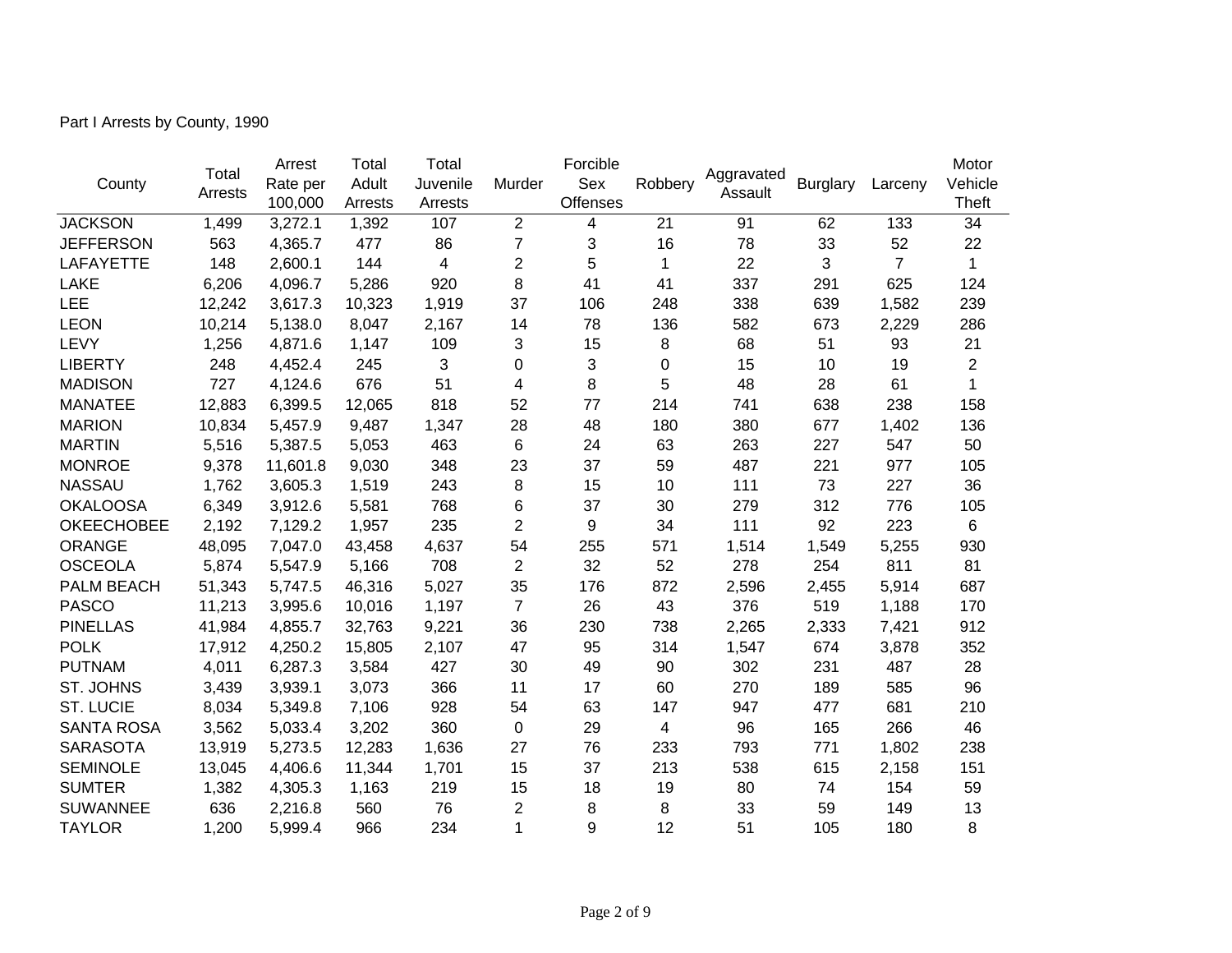Part I Arrests by County, 1990

| County            | Total<br>Arrests | Arrest<br>Rate per<br>100.000 | ⊺otal<br>Adult<br>Arrests | Total<br>Juvenile<br>Arrests | Murder | Forcible<br>Sex<br>Offenses | Robbery | Aggravated<br>Assault | <b>Burglary</b> | Larcenv | Motor<br>Vehicle<br><b>Theft</b> |
|-------------------|------------------|-------------------------------|---------------------------|------------------------------|--------|-----------------------------|---------|-----------------------|-----------------|---------|----------------------------------|
| <b>UNION</b>      | 244              | 2,330.7                       | 218                       | 26                           | 0      | 2                           |         | 11                    | 21              | 15      | 6                                |
| <b>VOLUSIA</b>    | 34,221           | 9,190.6                       | 31,507                    | 2,714                        | 26     | 126                         | 321     | 936                   | 975             | 2,880   | 326                              |
| WAKULLA           | 746              | 4,944.0                       | 658                       | 88                           | 0      | 6                           |         | 50                    | 30              | 34      | 21                               |
| <b>WALTON</b>     | 784              | 2.608.7                       | 711                       | 73                           | 3      | 6                           | 3       | 73                    | 44              | 69      |                                  |
| <b>WASHINGTON</b> | 360              | 2,173.4                       | 327                       | 33                           | 0      | 3                           |         | 36                    |                 | 11      |                                  |
| Total             | 756,750          | 5,754.7                       | 667,839                   | 88,911                       | 1,381  | 4,218                       | 13,213  | 38,224                | 34,245          | 100,498 | 14,266                           |

SOURCE: Florida Department of Law Enforcement. (1990). Crime in Florida, Florida uniform crime report [Computer program]. Tallahassee, FL: FDLE.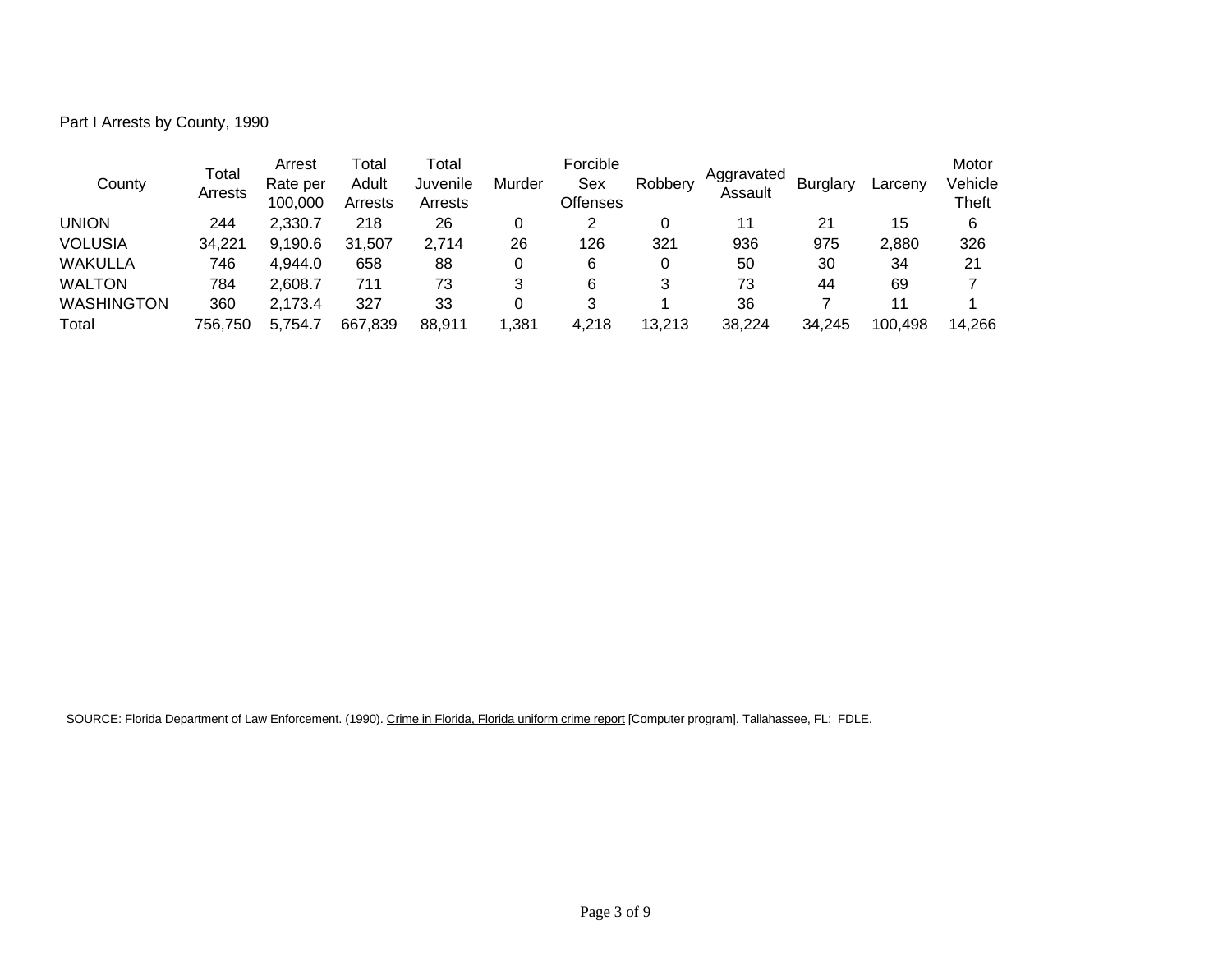Part II Arrests by County, 1990

| County              | Manslaughter | Kidnap/<br>Abduction | Arson          | Simple<br>Assault | Drug<br>Narcotic:<br>Sale | Drug<br>Narcotic:<br>Possession | <b>Bribery</b> | Embezzlement   | Fraud            | Counterfeit/ Extortion/<br>Forgery | Blackmail      |
|---------------------|--------------|----------------------|----------------|-------------------|---------------------------|---------------------------------|----------------|----------------|------------------|------------------------------------|----------------|
| <b>ALACHUA</b>      | 0            | 16                   | 13             | 720               | 134                       | 664                             | 1              | 94             | 182              | 270                                | 5              |
| <b>BAKER</b>        |              | 0                    | $\mathbf 0$    | 10                | 52                        | 4                               | 0              | $\overline{c}$ | 4                | 11                                 | 0              |
| <b>BAY</b>          |              | 11                   | 12             | 639               | 230                       | 450                             | 1              | 5              | 98               | 92                                 | $\Omega$       |
| <b>BRADFORD</b>     |              | $\overline{2}$       | 4              | 71                | 71                        | 60                              | 0              | 4              | 6                | 16                                 | 0              |
| <b>BREVARD</b>      |              | 10                   | 18             | 756               | 573                       | 1,413                           | 3              | 25             | 135              | 238                                | 5              |
| <b>BROWARD</b>      | 9            | 42                   | 72             | 4,877             | 2,277                     | 9,117                           | 13             | 82             | 874              | 338                                | 78             |
| <b>CALHOUN</b>      | 0            | 0                    | 2              | 49                | 56                        | 15                              | 0              | 0              | 4                | 14                                 | 0              |
| <b>CHARLOTTE</b>    | 0            | 4                    | 3              | 129               | 70                        | 273                             | $\mathbf 0$    | 0              | 48               | 19                                 |                |
| <b>CITRUS</b>       | 2            | 3                    | 12             | 138               | 46                        | 116                             | 0              |                | 19               | 44                                 | $\overline{2}$ |
| <b>CLAY</b>         |              | 6                    | 8              | 198               | 213                       | 225                             | 1              | $\overline{2}$ | 35               | 38                                 | 3              |
| <b>COLLIER</b>      | 3            | 10                   | 8              | 70                | 152                       | 633                             | 0              | 8              | 83               | 53                                 | 4              |
| <b>COLUMBIA</b>     |              | 0                    | 2              | 52                | 69                        | 237                             | 0              | $\overline{2}$ | 23               | 13                                 | 3              |
| <b>DADE</b>         | 19           | 97                   | 127            | 5,056             | 3,858                     | 13,332                          | 18             | 192            | 1,038            | 405                                | 72             |
| <b>DESOTO</b>       | 0            | 0                    | 1              | 26                | 80                        | 82                              | 0              | $\overline{2}$ | 15               | 24                                 | 1              |
| <b>DIXIE</b>        |              | 1                    | $\overline{c}$ | 44                | 14                        | 5                               | 0              | $\overline{2}$ | 1                | 3                                  | 0              |
| <b>DUVAL</b>        |              | 42                   | 49             | 2,065             | 1,783                     | 2,885                           | 5              | 103            | 224              | 447                                | 12             |
| <b>ESCAMBIA</b>     | 2            | 20                   | 14             | 797               | 385                       | 654                             | 1              | 5              | 310              | 73                                 | 4              |
| <b>FLAGLER</b>      | 3            | 1                    | 1              | 36                | 57                        | 125                             | 0              | 0              | 24               | 11                                 |                |
| <b>FRANKLIN</b>     | 0            | 0                    | 0              | 1                 | 16                        | $\overline{7}$                  | 0              | $\Omega$       |                  | 3                                  | 0              |
| <b>GADSDEN</b>      | 0            |                      | 3              | 173               | 100                       | 125                             | 0              | 0              | 4                | 9                                  | 0              |
| <b>GILCHRIST</b>    |              | 0                    | 1              | 5                 | 19                        | 16                              | 0              | 0              |                  | 2                                  | $\Omega$       |
| <b>GLADES</b>       | 0            | 0                    | 0              | 30                | 22                        | 35                              | 0              | 0              | 2                | 3                                  | 0              |
| <b>GULF</b>         | 0            | $\Omega$             | 0              | 22                | 15                        | 36                              | 0              | $\overline{2}$ | $\overline{2}$   | 8                                  | 0              |
| <b>HAMILTON</b>     | 0            | $\Omega$             | 0              | 14                | 30                        | 14                              | 0              | 0              | 0                | 11                                 |                |
| <b>HARDEE</b>       | 0            | 3                    |                | 58                | 34                        | 44                              | 0              |                | 40               | 3                                  | $\Omega$       |
| <b>HENDRY</b>       |              | 3                    | 0              | 36                | 68                        | 68                              | 0              | 60             | 5                | 33                                 | 3              |
| <b>HERNANDO</b>     | 2            | $\overline{7}$       | 11             | 259               | 80                        | 90                              | 0              | 0              | 31               | 10                                 | 0              |
| <b>HIGHLANDS</b>    | 0            | 6                    | $\overline{2}$ | 142               | 114                       | 156                             | 0              | $\overline{2}$ | 10               | 6                                  | $\overline{2}$ |
| <b>HILLSBOROUGH</b> | 18           | 44                   | 28             | 2,600             | 1,570                     | 2,817                           | 0              | 118            | 571              | 214                                | 14             |
| <b>HOLMES</b>       | 0            | 3                    | 1              | 19                | 10                        | 19                              | 0              | 0              | $\boldsymbol{0}$ | 14                                 | 0              |
| <b>INDIAN RIVER</b> |              | 4                    | 4              | 179               | 139                       | 306                             | 0              |                | 52               | 29                                 | $\mathbf 0$    |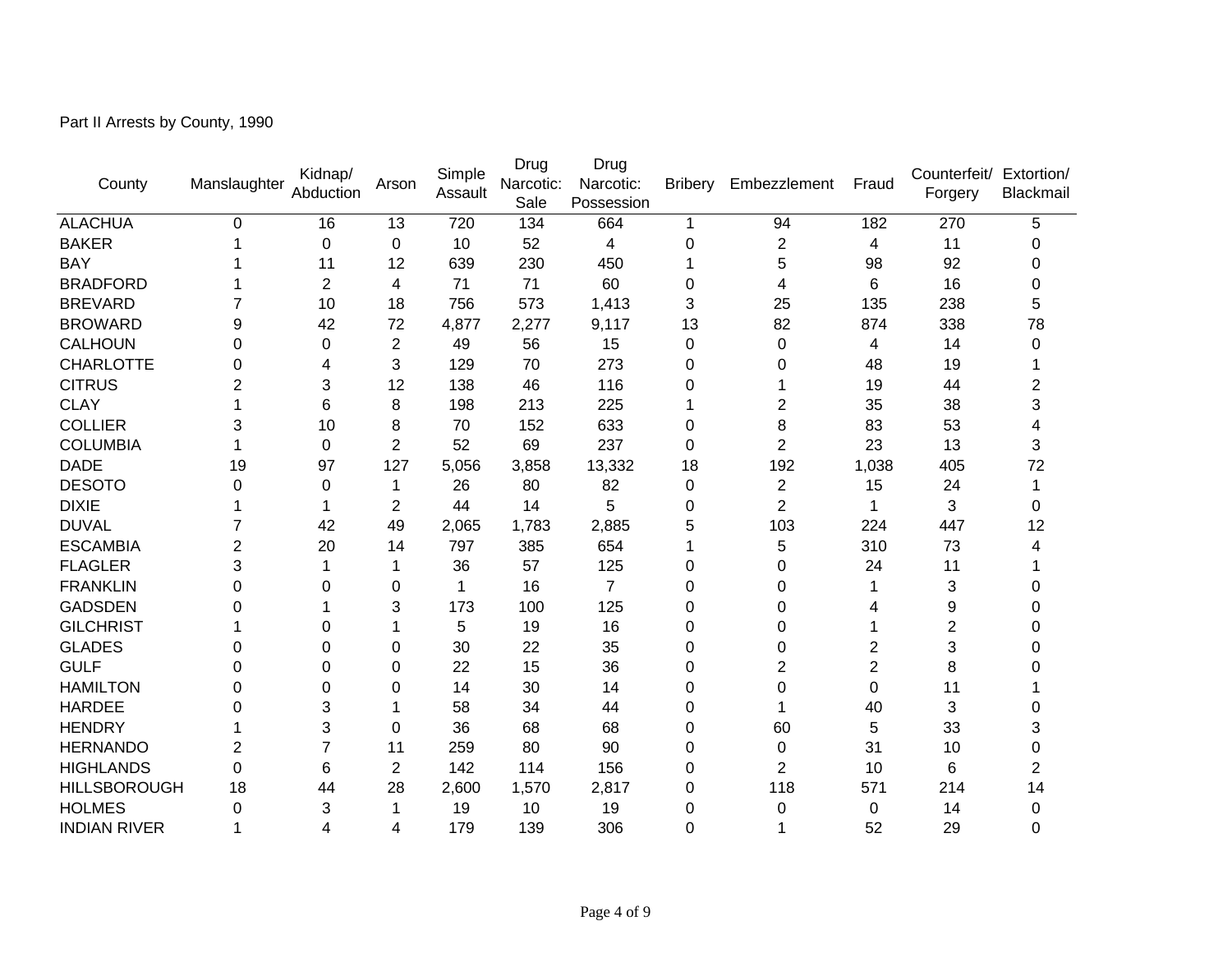Part II Arrests by County, 1990

| County            | Manslaughter | Kidnap/<br>Abduction | Arson          | Simple<br>Assault | Drug<br>Narcotic:<br>Sale | Drug<br>Narcotic:<br>Possession | <b>Bribery</b> | Embezzlement              | Fraud          | Counterfeit/ Extortion/<br>Forgery | Blackmail      |
|-------------------|--------------|----------------------|----------------|-------------------|---------------------------|---------------------------------|----------------|---------------------------|----------------|------------------------------------|----------------|
| <b>JACKSON</b>    |              | 6                    | 3              | 79                | 34                        | 54                              | 1              | $\mathbf 0$               | 6              | 16                                 | 0              |
| <b>JEFFERSON</b>  | 0            | 0                    | 0              | 39                | 78                        | 32                              | 0              | 0                         | 5              | 14                                 | 0              |
| LAFAYETTE         | 0            | $\Omega$             | 0              | 0                 | 5                         | 5                               | 0              | $\Omega$                  | 0              | 0                                  | $\Omega$       |
| LAKE              | 2            | 0                    | $\overline{7}$ | 258               | 231                       | 374                             | 0              | 9                         | 34             | 60                                 | 7              |
| LEE               | 16           | 4                    | 13             | 229               | 262                       | 725                             | 0              | 53                        | 80             | 62                                 | 4              |
| <b>LEON</b>       | 2            | 13                   | 9              | 516               | 110                       | 807                             | 0              | 52                        | 152            | 52                                 | 7              |
| LEVY              | 0            | 0                    | 0              | 64                | 80                        | 55                              | 0              |                           | 11             | 22                                 | 3              |
| <b>LIBERTY</b>    | 0            | 0                    | 0              | 18                | 9                         | 10                              | 0              | 0                         |                | 3                                  | 0              |
| <b>MADISON</b>    |              | 0                    | $\overline{c}$ | 46                | 27                        | 41                              | $\overline{2}$ | 0                         | 8              | 12                                 | 0              |
| <b>MANATEE</b>    | 4            | 13                   | 8              | 477               | 239                       | 646                             | $\overline{2}$ | 324                       | 91             | 116                                | 5              |
| <b>MARION</b>     | 2            | 11                   | 10             | 453               | 106                       | 410                             | 0              | $\overline{c}$            | 51             | 98                                 | $\overline{2}$ |
| <b>MARTIN</b>     | 0            | 0                    | 4              | 204               | 193                       | 673                             | 1              | $\overline{2}$            | 30             | 55                                 |                |
| <b>MONROE</b>     | 2            | $\overline{7}$       | 6              | 621               | 324                       | 564                             | 0              | $\ensuremath{\mathsf{3}}$ | 123            | 43                                 |                |
| <b>NASSAU</b>     | 0            | 3                    | $\overline{c}$ | 80                | 87                        | 71                              | 0              | $\overline{7}$            | 16             | 15                                 | 2              |
| <b>OKALOOSA</b>   | 2            | 13                   | $\overline{c}$ | 267               | 140                       | 338                             | 0              | 9                         | 65             | 48                                 | 6              |
| <b>OKEECHOBEE</b> | 2            | 4                    | 8              | 173               | 62                        | 47                              | 0              | $\Omega$                  | 11             | 11                                 |                |
| ORANGE            | 10           | 42                   | 28             | 2,080             | 1,639                     | 2,685                           | 4              | 28                        | 430            | 327                                | 13             |
| <b>OSCEOLA</b>    | 0            | 9                    | 10             | 354               | 228                       | 417                             | 0              | $\mathbf 0$               | 69             | 25                                 | 1              |
| PALM BEACH        | 8            | 21                   | 27             | 1,445             | 905                       | 3,662                           | 1              | 30                        | 340            | 181                                | 32             |
| <b>PASCO</b>      | 2            | 16                   | 11             | 606               | 296                       | 304                             | 1              | $\Omega$                  | 93             | 46                                 | 5              |
| <b>PINELLAS</b>   | 2            | 30                   | 77             | 3,381             | 892                       | 3,334                           | 3              | 193                       | 685            | 285                                | 11             |
| <b>POLK</b>       | 9            | 31                   | 10             | 1,213             | 654                       | 1,359                           | 5              | 7                         | 643            | 109                                | 9              |
| <b>PUTNAM</b>     | 3            | 8                    | 4              | 163               | 57                        | 246                             | 0              | 0                         | 21             | 41                                 | $\overline{2}$ |
| ST. JOHNS         | 0            | 6                    | 4              | 194               | 25                        | 302                             | 0              | 9                         | 24             | 24                                 |                |
| <b>ST. LUCIE</b>  |              | 18                   | 13             | 1                 | 217                       | 573                             | 1              | 0                         | 173            | 83                                 | 9              |
| <b>SANTA ROSA</b> | 2            | 12                   | 5              | 117               | 63                        | 158                             |                | 0                         | 18             | 30                                 | 0              |
| <b>SARASOTA</b>   | 4            | 16                   | 11             | 230               | 379                       | 1,099                           | 1              | 4                         | 113            | 174                                | 6              |
| <b>SEMINOLE</b>   | 5            | 13                   | $\overline{c}$ | 440               | 331                       | 726                             | 3              | 23                        | 118            | 81                                 | 12             |
| <b>SUMTER</b>     |              | 4                    | 4              | 83                | 62                        | 79                              | 0              | 0                         | $\overline{7}$ | 15                                 | 0              |
| <b>SUWANNEE</b>   | 0            | $\mathbf 0$          |                | 50                | 25                        | 34                              | 0              |                           | 0              | 8                                  | 0              |
| <b>TAYLOR</b>     | 0            | $\overline{2}$       | 1              | 89                | 45                        | 38                              | 0              |                           | 12             | 19                                 | $\mathbf 0$    |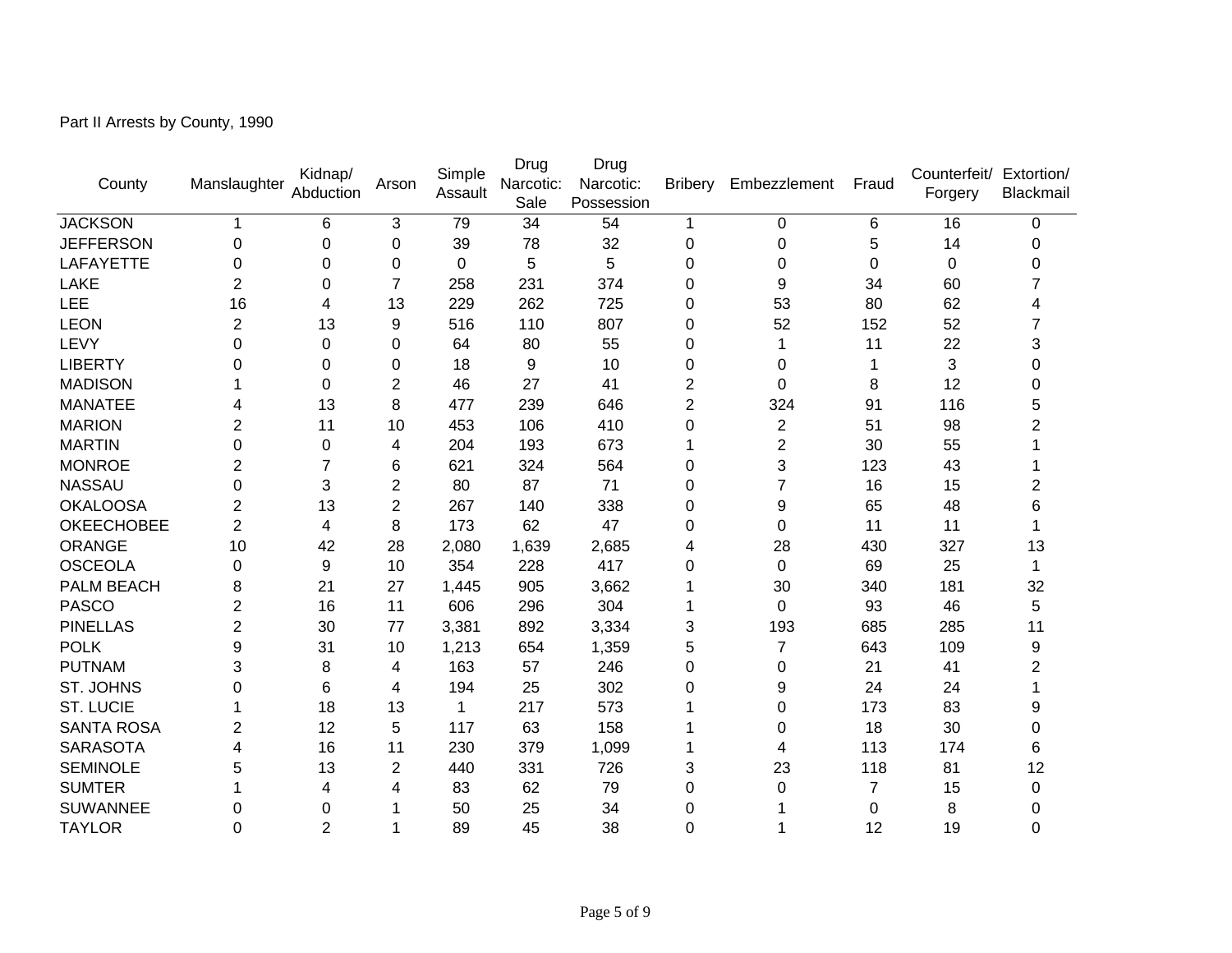| Part II Arrests by County, 1990 |  |  |
|---------------------------------|--|--|
|---------------------------------|--|--|

| County            | Manslaughter | Kidnap/<br>Abduction | Arson | Simple<br>Assault | Drug<br>Narcotic:<br>Sale | Drug<br>Narcotic:<br>Possession | <b>Bribery</b> | Embezzlement | Fraud | Counterfeit/ Extortion/<br>Forgery | Blackmail |
|-------------------|--------------|----------------------|-------|-------------------|---------------------------|---------------------------------|----------------|--------------|-------|------------------------------------|-----------|
| union             |              |                      |       |                   |                           | <sub>5</sub>                    |                |              |       |                                    |           |
| <b>VOLUSIA</b>    |              | 13                   | 16    | 959               | 570                       | 2,446                           | 4              | 167          | 378   | 245                                | 14        |
| WAKULLA           |              |                      |       | 42                | 10                        | 12                              |                |              | 6     | 8                                  |           |
| <b>WALTON</b>     |              |                      |       | 57                | 40                        | 48                              |                |              | 22    | 6                                  |           |
| <b>WASHINGTON</b> |              |                      |       |                   |                           |                                 |                |              |       |                                    |           |
| Total             | 169          | 662                  | 701   | 34.310            | 20,769                    | 56.405                          | 73             | .645         | 7,683 | 4,800                              | 365       |

SOURCE: Florida Department of Law Enforcement. (1990). Crime in Florida, Florida uniform crime report [Computer program]. Tallahassee, FL: FDLE.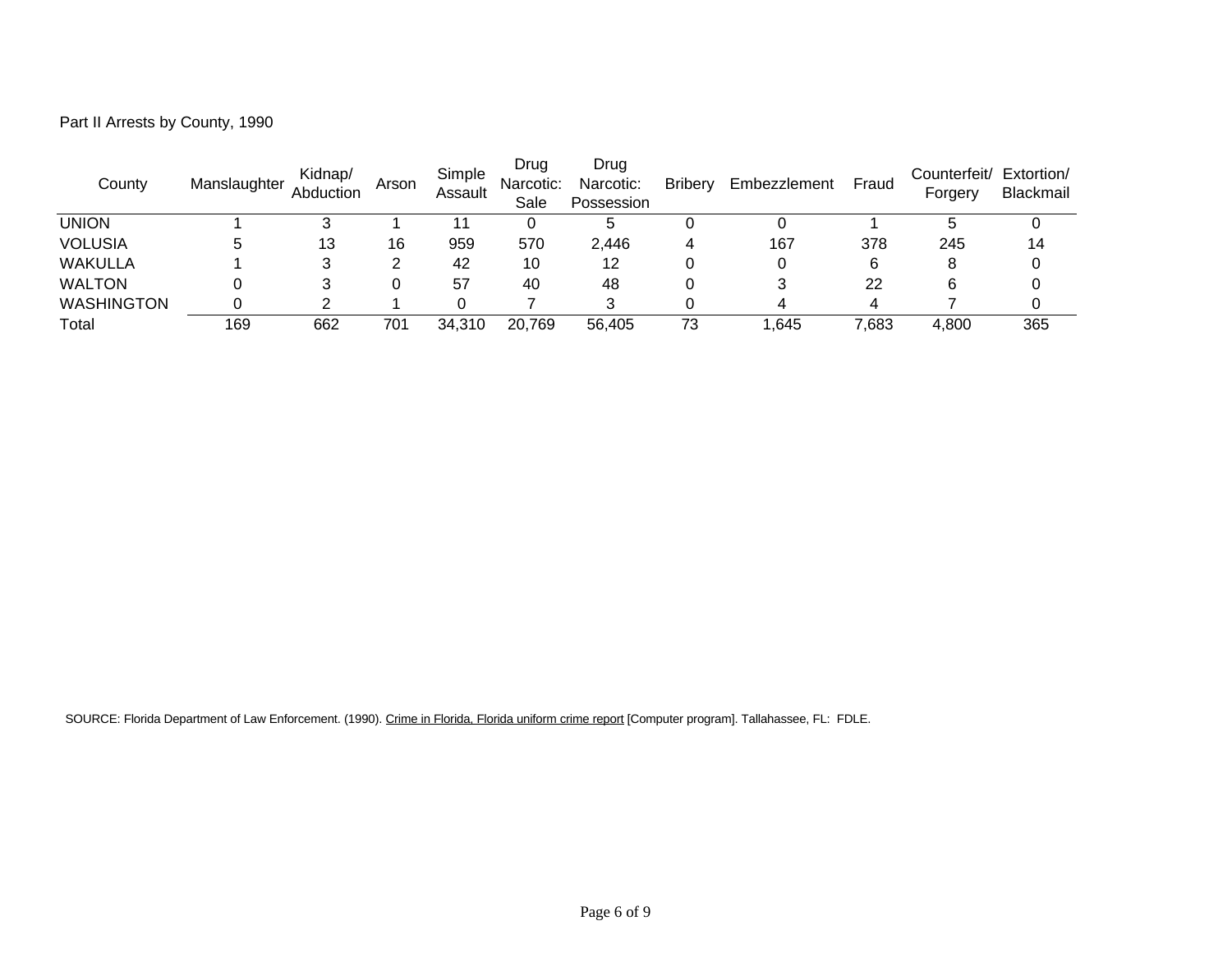Part II Arrests by County, 1990 (2)

| County              | Intimidation   | Prostitution/<br>Commercialized<br>Sex | Non-Forcible<br>Sex<br>Offenses | Stolen Property:<br>Buy/Sell/Receive | <b>DUI</b> | Destruction/Damage/<br>Vandalism | Gambling       | Weapon<br>Violations | Liquor Law<br>Violations | Miscellaneous |
|---------------------|----------------|----------------------------------------|---------------------------------|--------------------------------------|------------|----------------------------------|----------------|----------------------|--------------------------|---------------|
| <b>ALACHUA</b>      | 334            | 11                                     | 43                              | 131                                  | 465        | 120                              | 1              | 156                  | 1,469                    | 2,978         |
| <b>BAKER</b>        | 27             | 1                                      | 4                               | 36                                   | 42         | 4                                | 0              | 19                   | 30                       | 177           |
| <b>BAY</b>          | 74             | 13                                     | 48                              | 57                                   | 580        | 278                              | 0              | 156                  | 1,541                    | 4,654         |
| <b>BRADFORD</b>     | 4              | 0                                      | 8                               | 21                                   | 119        | 17                               | 0              | 32                   | 30                       | 358           |
| <b>BREVARD</b>      | 501            | 138                                    | 40                              | 106                                  | 2,113      | 108                              | 7              | 270                  | 1,109                    | 11,564        |
| <b>BROWARD</b>      | 771            | 1,596                                  | 473                             | 1,353                                | 5,289      | 437                              | 129            | 1,122                | 1,852                    | 18,647        |
| <b>CALHOUN</b>      | 46             | 0                                      | 5                               | 27                                   | 53         | 12                               | 0              | 13                   | 8                        | 96            |
| <b>CHARLOTTE</b>    | 72             | 0                                      | 10                              | 38                                   | 671        | 4                                | $\overline{2}$ | 23                   | 78                       | 2,698         |
| <b>CITRUS</b>       | 24             | 0                                      | 8                               | 43                                   | 298        | 31                               | 1              | 28                   | 61                       | 1,129         |
| <b>CLAY</b>         | 75             | $\pmb{0}$                              | 12                              | 71                                   | 535        | 49                               | 0              | 74                   | 148                      | 1,784         |
| <b>COLLIER</b>      | 20             | 21                                     | 58                              | 41                                   | 1,259      | 53                               | 5              | 101                  | 134                      | 2,873         |
| <b>COLUMBIA</b>     | 8              | $\mathbf 0$                            | 15                              | 17                                   | 264        | 44                               | 0              | 35                   | 61                       | 921           |
| <b>DADE</b>         | 4,635          | 1,940                                  | 1,053                           | 1,554                                | 8,926      | 985                              | 500            | 2,269                | 9,034                    | 51,844        |
| <b>DESOTO</b>       | 42             | 0                                      | 4                               | 41                                   | 135        | 8                                | 0              | 29                   | 42                       | 671           |
| <b>DIXIE</b>        | 6              | 0                                      | 3                               | 11                                   | 46         | 6                                | 0              | 13                   | 5                        | 229           |
| <b>DUVAL</b>        | 76             | 1,559                                  | 238                             | 305                                  | 2,852      | 244                              | 87             | 1,080                | 1,290                    | 20,300        |
| <b>ESCAMBIA</b>     | 284            | 159                                    | 116                             | 61                                   | 1,140      | 201                              | 8              | 165                  | 290                      | 7,249         |
| <b>FLAGLER</b>      | 68             | 0                                      | 1                               | 33                                   | 237        | 23                               | 0              | 34                   | 36                       | 271           |
| <b>FRANKLIN</b>     | 16             | 0                                      | $\overline{2}$                  | 10                                   | 35         | $\overline{7}$                   | 0              | 4                    | 4                        | 131           |
| <b>GADSDEN</b>      | 10             | 0                                      | 7                               | 7                                    | 88         | 31                               | 9              | 15                   | 87                       | 554           |
| <b>GILCHRIST</b>    | 1              | 0                                      | $\Omega$                        | $\overline{2}$                       | 48         | 3                                | 0              | 5                    | 3                        | 114           |
| <b>GLADES</b>       | 11             | 0                                      | $\overline{2}$                  | $\overline{2}$                       | 73         | 2                                | 0              | 14                   | 34                       | 205           |
| <b>GULF</b>         | 12             | 0                                      |                                 | 4                                    | 74         | 6                                | 0              | $\overline{7}$       | 13                       | 297           |
| <b>HAMILTON</b>     | 11             | 0                                      | 0                               | 11                                   | 99         | 1                                | 0              | 8                    | 17                       | 85            |
| <b>HARDEE</b>       | $\overline{7}$ |                                        | 3                               | 6                                    | 108        | 14                               | 0              | 19                   | 10                       | 402           |
| <b>HENDRY</b>       | 16             | 0                                      | 11                              | 38                                   | 236        | 31                               | 3              | 44                   | 15                       | 1,097         |
| <b>HERNANDO</b>     | 9              | $\overline{2}$                         | 12                              | 21                                   | 385        | 54                               |                | 36                   | 96                       | 1,017         |
| <b>HIGHLANDS</b>    | 13             | $\overline{0}$                         | 3                               | 19                                   | 202        | 29                               | 14             | 50                   | 71                       | 1,261         |
| <b>HILLSBOROUGH</b> | 115            | 1,031                                  | 232                             | 118                                  | 3,332      | 478                              | 8              | 670                  | 1,518                    | 5,236         |
| <b>HOLMES</b>       | 5              | 0                                      | 1                               | 8                                    | 127        | 6                                | 0              | 6                    | 27                       | 79            |
| <b>INDIAN RIVER</b> | 161            | 10                                     | 27                              | 20                                   | 323        | 53                               | $\mathbf 0$    | 47                   | 139                      | 1,625         |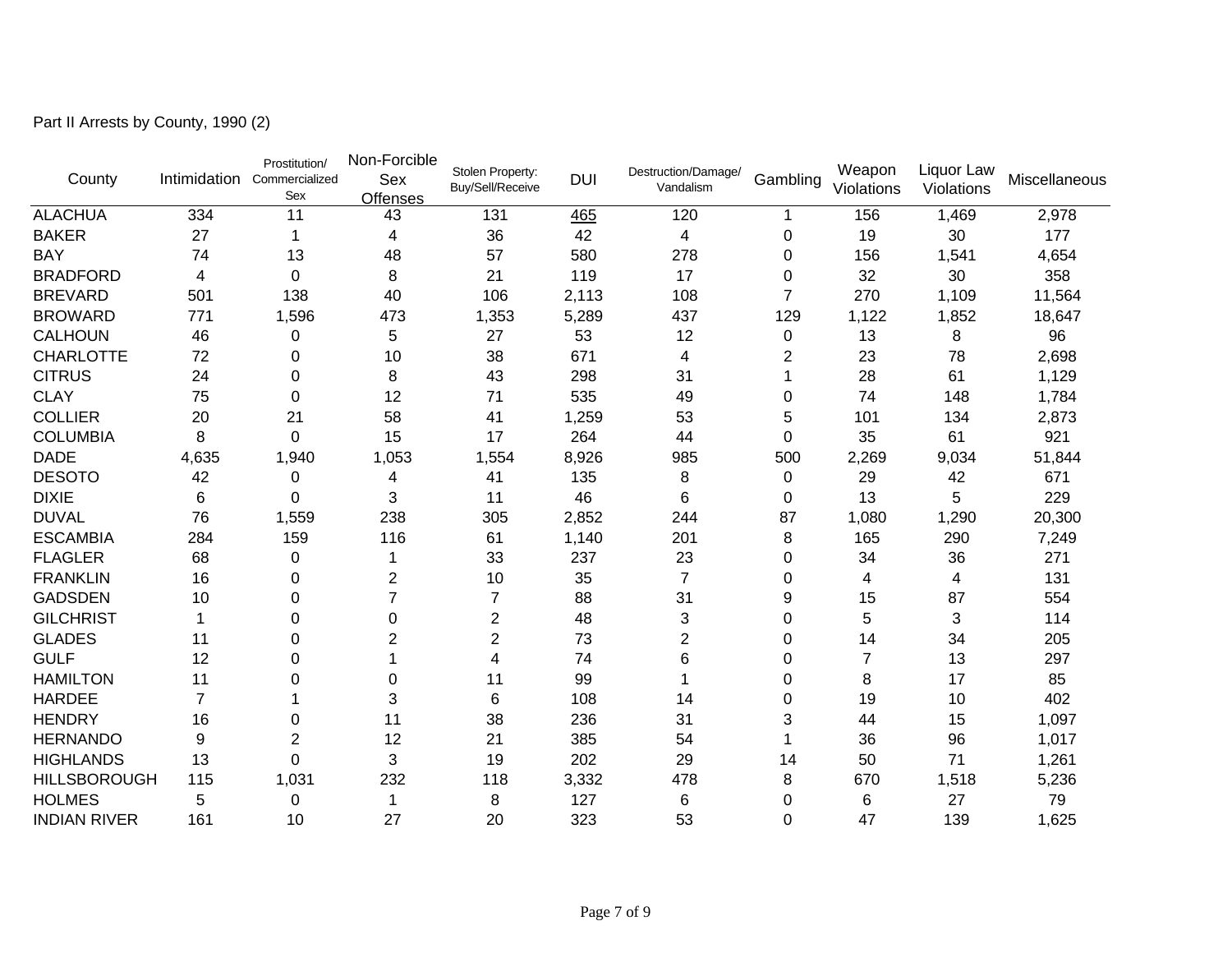Part II Arrests by County, 1990 (2)

| County            |       | Prostitution/<br>Intimidation Commercialized<br>Sex | Non-Forcible<br>Sex<br>Offenses | Stolen Property:<br>Buy/Sell/Receive | <b>DUI</b> | Destruction/Damage/<br>Vandalism | Gambling    | Weapon<br>Violations | Liquor Law<br>Violations | Miscellaneous |
|-------------------|-------|-----------------------------------------------------|---------------------------------|--------------------------------------|------------|----------------------------------|-------------|----------------------|--------------------------|---------------|
| <b>JACKSON</b>    | 8     | $\mathbf 0$                                         | 5                               | 17                                   | 151        | 13                               | 0           | 13                   | 30                       | 715           |
| <b>JEFFERSON</b>  | 10    | 0                                                   | 4                               | 34                                   | 51         | 15                               | 0           | 16                   | $\overline{2}$           | 52            |
| <b>LAFAYETTE</b>  | 1     | $\Omega$                                            | $\Omega$                        | 8                                    | 17         | $\mathbf 1$                      | $\Omega$    | $\overline{2}$       | 11                       | 57            |
| LAKE              | 212   | 58                                                  | 34                              | 43                                   | 926        | 70                               | 19          | 61                   | 365                      | 1,969         |
| LEE               | 561   | 55                                                  | 73                              | 35                                   | 1,998      | 66                               | 14          | 156                  | 973                      | 3,674         |
| <b>LEON</b>       | 23    | 9                                                   | 58                              | 42                                   | 144        | 220                              | 0           | 181                  | 393                      | 3,426         |
| LEVY              | 24    | 1                                                   | 3                               | 26                                   | 168        | 8                                | 0           | 14                   | 20                       | 497           |
| <b>LIBERTY</b>    | 9     | $\Omega$                                            | $\Omega$                        | 8                                    | 23         | 4                                | 0           | 1                    | 0                        | 113           |
| <b>MADISON</b>    | 12    | $\Omega$                                            | 3                               | 12                                   | 82         | 11                               | 0           | 15                   | 36                       | 262           |
| <b>MANATEE</b>    | 290   | 186                                                 | 68                              | 188                                  | 966        | 68                               | $\pmb{0}$   | 119                  | 128                      | 6,827         |
| <b>MARION</b>     | 56    | 154                                                 | 82                              | 67                                   | 564        | 110                              | 0           | 121                  | 221                      | 5,463         |
| <b>MARTIN</b>     | 72    | 21                                                  | 17                              | 21                                   | 823        | 15                               | 10          | 77                   | 672                      | 1,445         |
| <b>MONROE</b>     | 110   | 17                                                  | 51                              | 72                                   | 868        | 55                               | 0           | 58                   | 361                      | 4,183         |
| <b>NASSAU</b>     | 20    | $\pmb{0}$                                           | $\overline{7}$                  | 21                                   | 148        | 23                               |             | 27                   | 215                      | 537           |
| <b>OKALOOSA</b>   | 43    | 5                                                   | 29                              | 34                                   | 432        | 109                              | 0           | 52                   | 163                      | 3,047         |
| <b>OKEECHOBEE</b> | 75    | $\mathbf 0$                                         | 24                              | 16                                   | 235        | 13                               | 6           | 25                   | 5                        | 997           |
| <b>ORANGE</b>     | 1,476 | 1,368                                               | 233                             | 242                                  | 5,317      | 208                              | 23          | 605                  | 1,934                    | 19,275        |
| <b>OSCEOLA</b>    | 8     | 40                                                  | 18                              | 22                                   | 950        | 27                               | $\mathbf 0$ | 59                   | 128                      | 1,999         |
| PALM BEACH        | 308   | 634                                                 | 418                             | 479                                  | 2,508      | 333                              | 143         | 755                  | 1,954                    | 24,424        |
| <b>PASCO</b>      | 140   | 4                                                   | 72                              | 184                                  | 2,102      | 95                               | 2           | 84                   | 105                      | 4,716         |
| <b>PINELLAS</b>   | 348   | 529                                                 | 441                             | 453                                  | 4,742      | 654                              | 14          | 608                  | 3,174                    | 8,193         |
| <b>POLK</b>       | 530   | 148                                                 | 85                              | 66                                   | 1,098      | 164                              | 23          | 334                  | 811                      | 3,697         |
| <b>PUTNAM</b>     | 55    | $\pmb{0}$                                           | 19                              | 28                                   | 303        | 15                               | 0           | 63                   | 26                       | 1,740         |
| ST. JOHNS         | 38    | 0                                                   | 4                               | 11                                   | 369        | 19                               | 0           | 40                   | 92                       | 1,049         |
| <b>ST. LUCIE</b>  | 191   | 80                                                  | 27                              | 48                                   | 781        | 53                               | 53          | 100                  | 68                       | 2,965         |
| <b>SANTA ROSA</b> | 52    | 1                                                   | 8                               | 8                                    | 516        | 43                               | 1           | 23                   | 124                      | 1,774         |
| <b>SARASOTA</b>   | 40    | 100                                                 | 84                              | 43                                   | 1,145      | 62                               | 0           | 116                  | 553                      | 5,799         |
| <b>SEMINOLE</b>   | 88    | 109                                                 | 135                             | 42                                   | 1,819      | 88                               | 9           | 167                  | 190                      | 4,917         |
| <b>SUMTER</b>     | 21    | $\overline{2}$                                      | 10                              | 15                                   | 139        | 13                               | 0           | 25                   | 51                       | 432           |
| <b>SUWANNEE</b>   | 0     | 0                                                   | 3                               | 5                                    | 94         | 10                               | 0           | 11                   | 48                       | 74            |
| <b>TAYLOR</b>     | 9     | $\mathbf 0$                                         | 3                               | 5                                    | 121        | 52                               | $\mathbf 0$ | 26                   | 22                       | 389           |